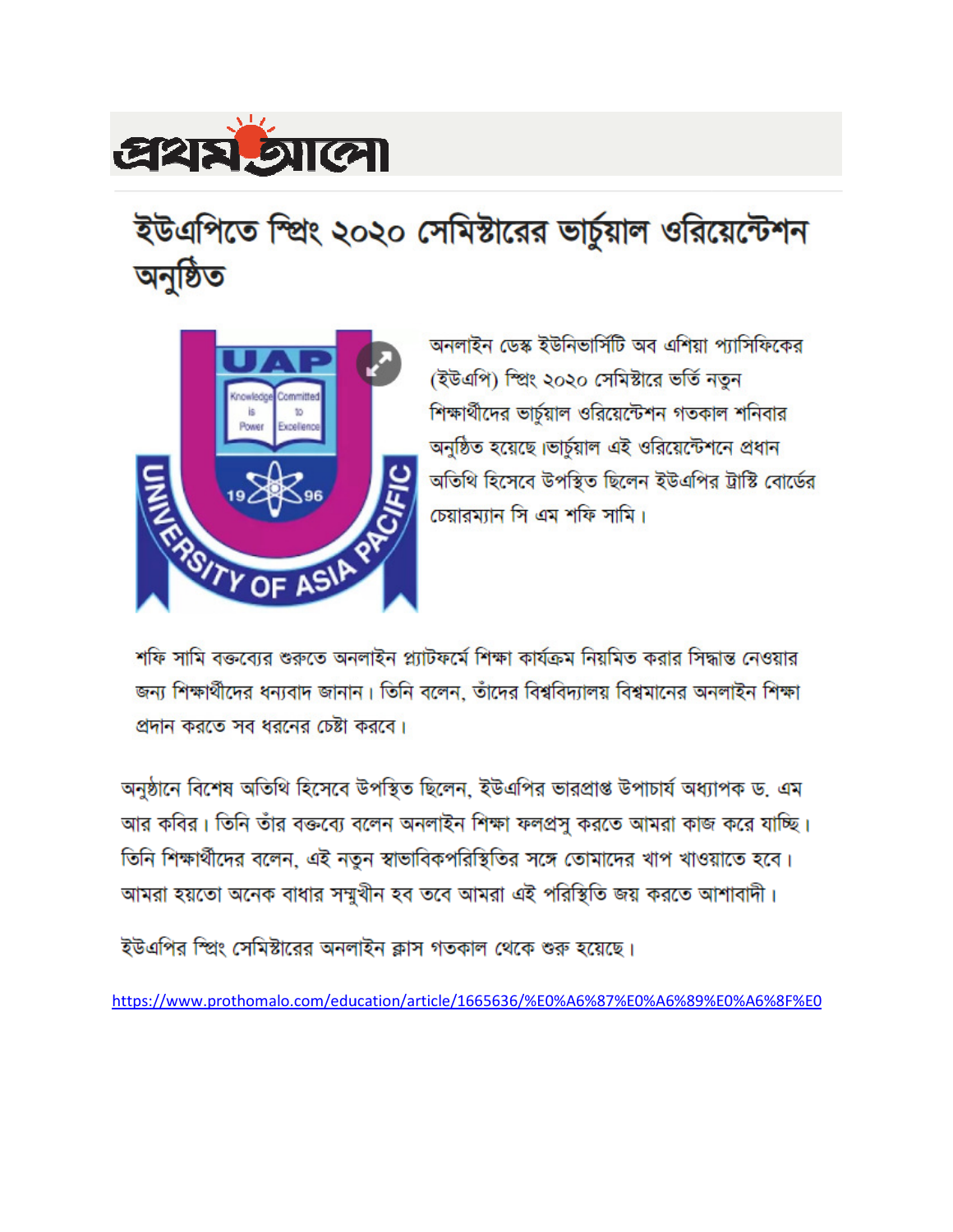

#### New Age Desk | Published: 01:27, Jun 29,2020

University of Asia Pacific held its virtual orientation programme for the newly enrolled students of Spring 2020 semester on Saturday, said a press release.UAP board of trustees chairman CM Shafi Sami as the chief guest of the programme said that UAP would make every effort to deliver a world class online education to its students.Acting vice-chancellor Professor MR Kabir assured the students of providing every kind of help to make fruitful their online studies that started fro m IshafaqIlahi Choudhury, registrar Sarwar R Chowdhury, the proctor and the respective heads of the departments also addressed the students in the programme. departments also addressed the students in the programme. r on Saturday, said a press release.UAP board of trustees chairman CM Shafi Sami as the ch<br>rogramme said that UAP would make every effort to deliver a world class online education<br>1g vice-chancellor Professor MR Kabir assu

https://www.newagebd.net/article/109752/uap-holds-virtual-orientation



## ইউএপিতেম্প্রিং২০২০সেমিস্টারেরভার্চুয়ালওরিয়েন্টেশন



ইউনিভার্সিটিঅবএশিয়াপ্যাসিফিকের

(ইউএপি)

ম্প্রিং২০২০সেমিস্টারেরভর্তিকৃতনতুনশিক্ষার্থীদেরভার্চুয়ালওরিয়েন্টেশনগতশনিবারঅনুষ্ঠিতহয়। ভার্চুয়ালএইওরিয়েন্টেশনেপ্রধানঅতি স্প্রিং২০২০সেমিস্টারেরভর্তিকৃতনতুনশিক্ষার্থীদেরভার্চুয়ালওরিয়েন্টেশনগতশনিবারঅনুষ্ঠিতহয়৷ ভার্চুয়ালএইওরিয়েন্টেশনেপ্রধানঅতি<br>থিহিসেবেউপস্তিতছিলেনইউএপিরট্রাস্টিবোর্ডেরচেয়ারম্যানসিএমশফিসামি৷ তিনিবক্তব্যেরশুরুতেশিক্ষার্থীদে প্লাটফোর্মেশিক্ষাকার্যক্রমনিয়মিতকরারসিদ্ধান্তগ্রহনেরজন্যা তিনিআশাবাদব্যক্তকরেন,

আমাদেরবিশ্ববিদ্যালয়বিশ্বমানেরঅনলাইনশিক্ষাপ্রদানকরতেসবধরনেরচেষ্টাকরবোঅনুষ্ঠানেবিশেষঅতিথিহিসেবেউপস্তিতছিলেনইউএ পিরভারপ্রাপ্তউপাচার্যঅধ্যাপকড.

এমআরকবিরাতিনিতাঁরবক্তব্যেবলেনঅনলাইনশিক্ষাফলপ্রসুকরতেআমরাকাজকরেযাচ্ছি। তিনিশিক্ষার্থীদেরবলেন,

এইনতুনস্বাভাবিকপরিস্থিতেতোমাদেরকেখাপখাওয়াতেহবোআমারহয়তঅনেকবাধারসম্মুখিনহবোতবেআমরাএইপরিস্হিতিজয়করতে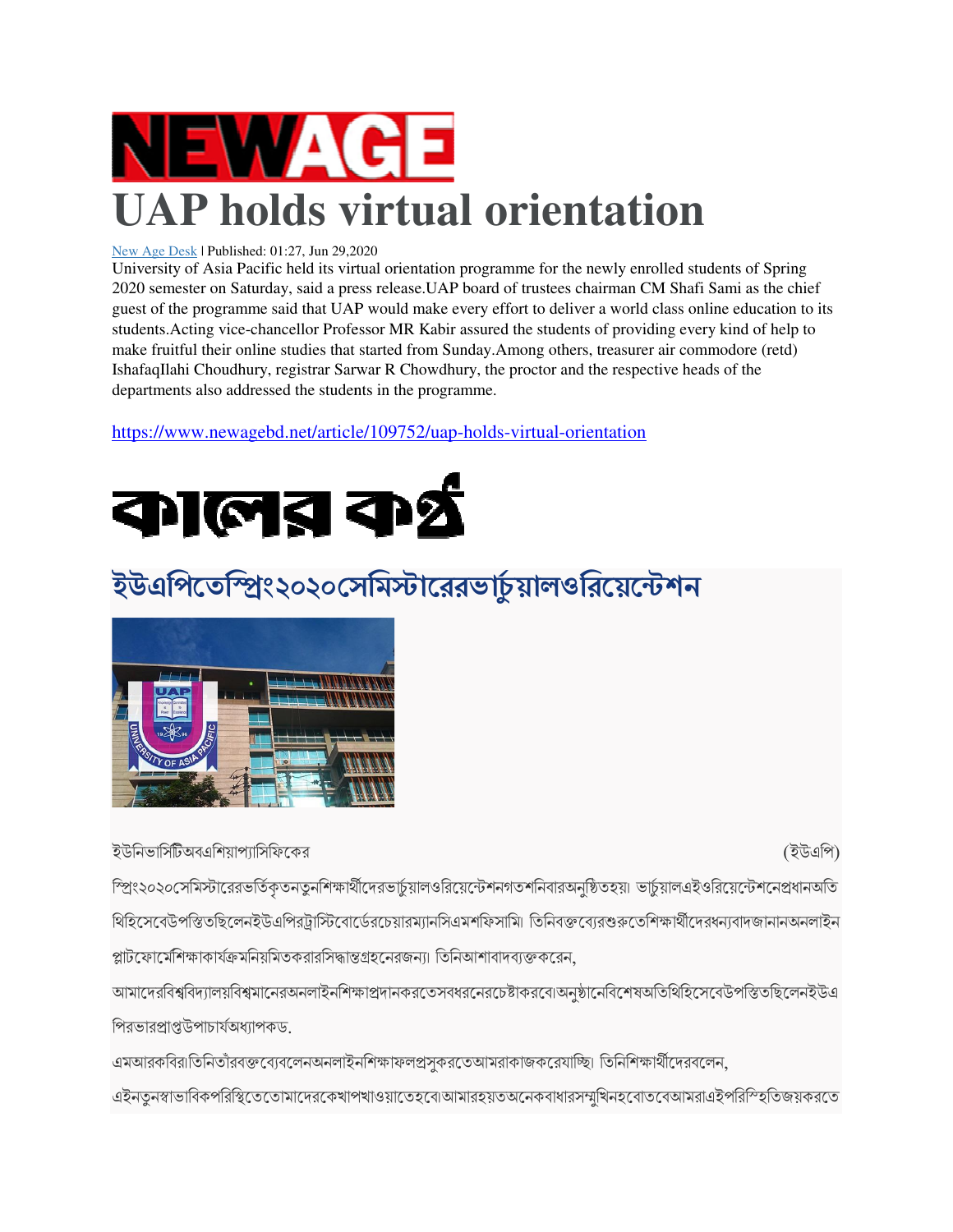আশাবাদী অন্যান্যদেরমধ্যেআরোবক্তব্যরাখেনকোষাধ্যক্ষএয়ারকমোডরইশফাকইলাহীটৌধুরী, রেজিস্ট্রারসারওয়াররাজ্জাকটৌধুরী, প্রক্টরসহবিভিন্নবিভাগেরপ্রধানগণা উল্লেখ্য, ইউএপিরস্প্রিংসেমিস্টারেরঅনলাইনক্লাশগতকালথেকেশুরুহয়েছে৷

https://www.kalerkantho.com/online/corporatecorner/2020/06/28/928443



## ইউএপিতে স্প্রিং ২০২০ সেমিস্টারের ভার্চুয়াল ওরিয়েন্টেশন

ইউনিভার্সিটি অব এশিয়া প্যাসিফিকের (ইউএপি) স্প্রিং ২০২০ সেমিস্টীরের ভর্তিকৃত নতুন শিক্ষার্থীদের ভার্চুয়াল ওরিয়েন্টশন শনিবার অনুষ্ঠিত হয়। এতে প্রধান অতিথি ছিলেন ইউএপির ট্রাস্টি বোর্ডের চেয়ারম্যান সিএম শফি সামি। বিশেষ অতিথি ছিলেন ইউএপির ভারপ্রাপ্ত ভিসি অধাপক ড, এমআর কবির। বক্ততা করেন— কোষাধ্যক্ষ এয়ার কমোডর ইশফাক ইলাহী চৌধুরী, রেজিস্ট্রার সারওয়ার রাজ্জাক চৌধুরী প্রমুখ। সংবাদ বিজ্ঞপ্তি।

http://epaper.jugantor.com/2020/06/29/index.php, page-14

অসংকোচ প্রকাশের দুরস্ত সাহস

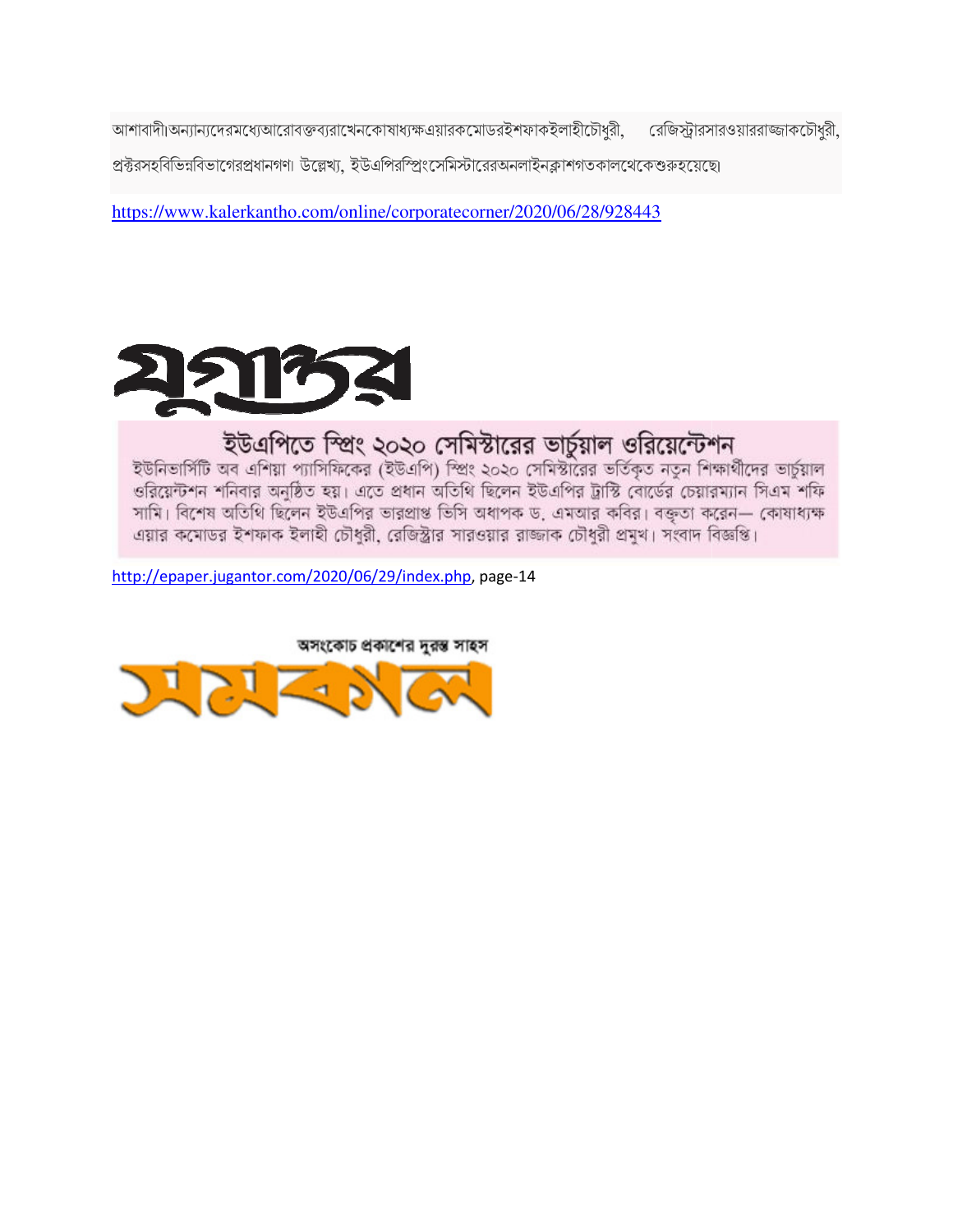ইউএপিতে স্প্ৰিং সেমিস্টারের ভার্চুয়াল ওরিয়েন্টেশন ইউনিভার্সিটি অব এশিয়া প্যাসিফিকের

(ইউএপি) স্প্রিং ২০২০ সেমিষ্টারে ভর্তি হওয়া নতুন শিক্ষার্থীদের ভার্চুয়াল ওরিয়েন্টেশন শনিবার অনুষ্ঠিত হয়। ওরিয়েন্টেশনে প্রধান অতিথি ছিলেন ইউএপির ট্রাস্টি বোর্ডের চেয়ারম্যান সিএম শফি সামি। তিনি শিক্ষার্থীদের অনলাইন প্ল্যাটফোৰ্মে শিক্ষা কাৰ্যক্ৰম নিয়মিত করার সিদ্ধান্ত গ্রহণের জন্য ধন্যবাদ জানান। তিনি বলেন, আমাদের বিশ্ববিদ্যালয় বিশ্বমানের অনলাইন শিক্ষা প্রদান করতে সবধরনের চেষ্টা করবে। অনুষ্ঠানে বিশেষ অতিথি ছিলেন ইউএপির ভারপ্রাপ্ত উপাচার্য অধ্যাপক ড, এম আর কবির। বিজ্ঞপ্তি।

http://epaper.samakal.com/nogor-edition/2020-06-29/12

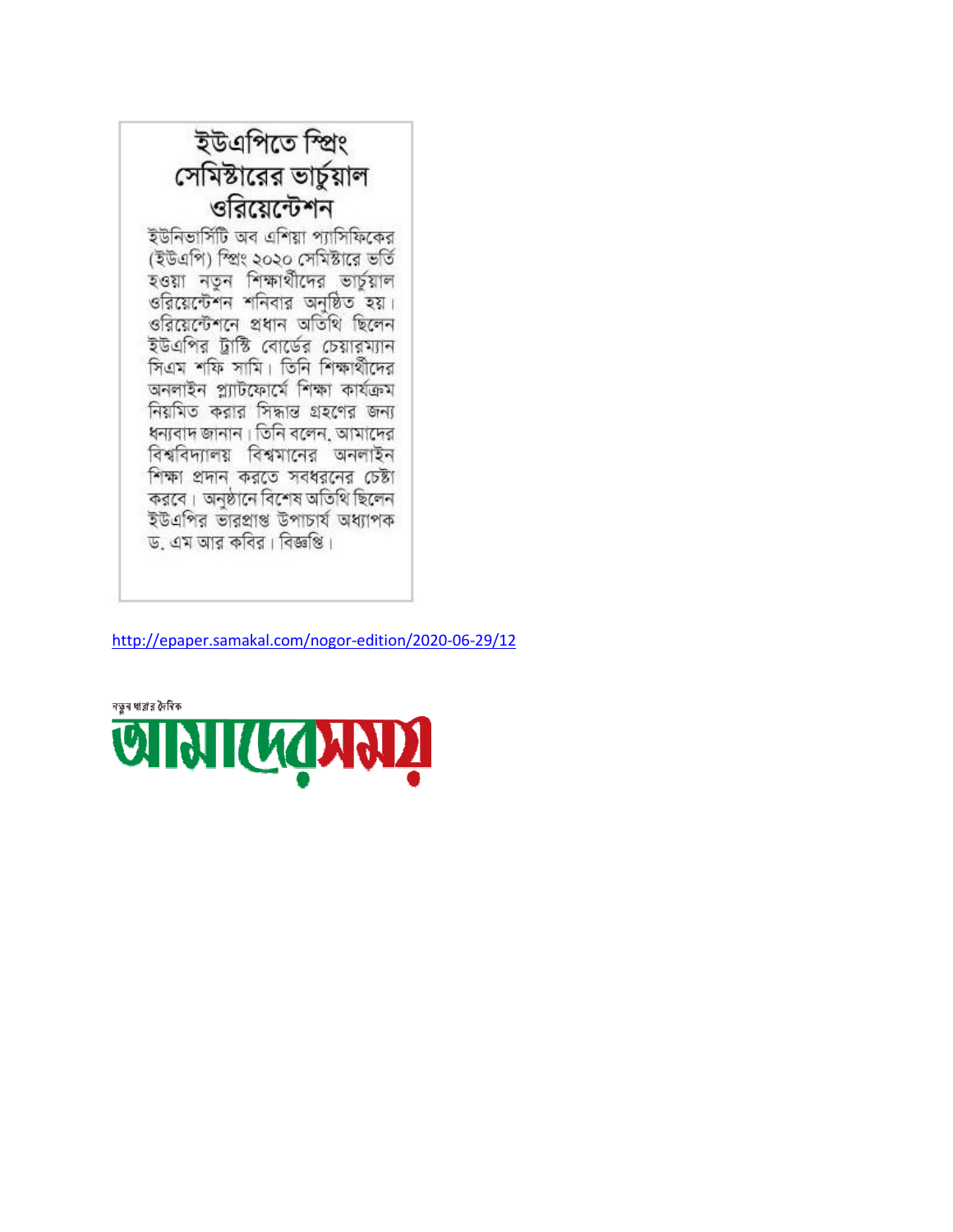

ইউনিভার্সিটি অব এশিয়া প্যাসিফিকের<br>(ইউএপি) স্প্রিং ২০২০ সেমিস্টারের নতন শিক্ষার্থীদের ভার্চয়াল ওরিয়েন্টেশন অনুষ্ঠিত হয়েছে। গত ২৭ জন এ ওরিয়েন্টেশনে প্রধান অতিথি ছিলেন ইউএপির ট্রাস্টি বোর্ডের<br>চেয়ারম্যান-সিএম-শফি-সামি।

অনুষ্ঠানে বিশেষ অতিথি ছিলেন<br>ইউএপির ভারপ্রাপ্ত উপাচার্য এমআর কবির। তিনি বলেন, অনলাইন শিক্ষা ফলপ্রস করতে আমরা কাজ করে যাচ্ছি। আমার হয়তো অনেক বাধার সমূখীন হব, তবে আমরা এ পরিস্থিতি জয় করতে আশাবাদী।

অন্যদের মধ্যে বক্তব্য রাখেন কোষাধ্যক্ষ এয়ার কমোডর ইশফাক ইলাহী চৌধুরী, রেজিস্ট্রার সারওয়ার বাজাক চৌধুরী, প্রতর্সহ বিভিন্ন বিভাগের প্রধান। উল্লেখ্য, ইউএপির স্প্রিং সেমিস্টারের অনলাইন ক্রাস গতকাল থেকে শুরু হয়েছে। বিজ্ঞপ্তি।

https://epaper.dainikamadershomoy.com/2020/06/29/page https://epaper.dainikamadershomoy.com/2020/06/29/page-11



ইউএপিতেম্প্রিংসেমিস্টারেরভার্চুয়ালওরিয়েন্টেশনঅনুষ্ঠিত